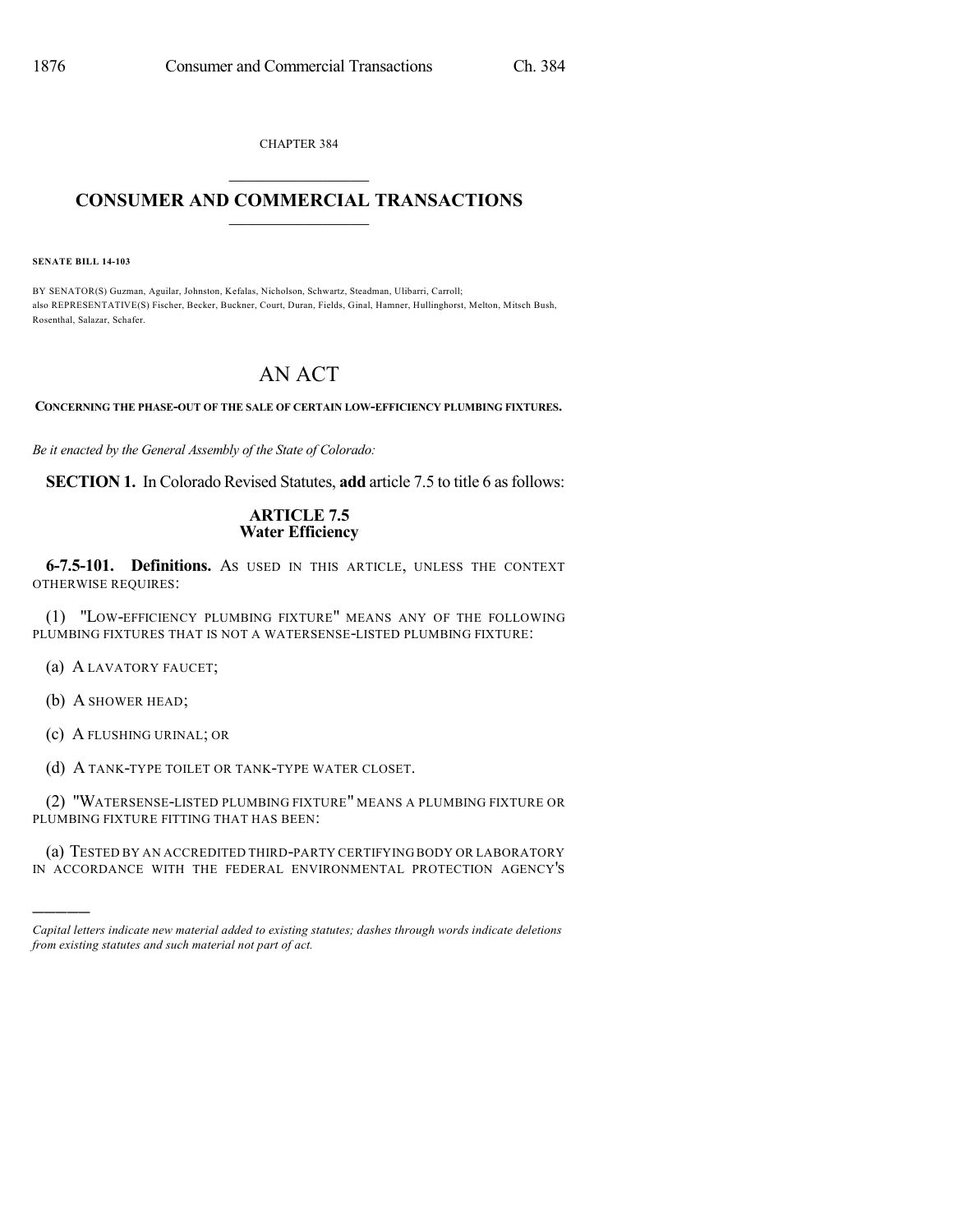WATERSENSE PROGRAM OR AN ANALOGOUS SUCCESSOR PROGRAM;

(b) CERTIFIED BY THE BODY OR LABORATORY AS MEETING THE PERFORMANCE AND EFFICIENCY REQUIREMENTS OF THE PROGRAM; AND

(c) AUTHORIZED BY THE PROGRAM TO USE ITS LABEL.

**6-7.5-102. Low-efficiency plumbing fixtures.** (1) EFFECTIVE SEPTEMBER 1, 2016, A PERSON SHALL NOT SELL A NEW LOW-EFFICIENCY PLUMBING FIXTURE IN COLORADO.

(2) THIS SECTION DOES NOT PREEMPT ANY ACTION OF A CITY, COUNTY, OR CITY AND COUNTY THAT PRESCRIBES ADDITIONAL OR MORE RESTRICTIVE WATER CONSERVATION REQUIREMENTS AFFECTING THE SALE, INSTALLATION, OR USE OF PLUMBING FIXTURES IF THE REQUIREMENTS COMPLY WITH THE STANDARD SPECIFIED IN SUBSECTION (1) OF THIS SECTION.

**6-7.5-103. Reports - repeal.** (1) BY MARCH 1, 2017, EACH MANUFACTURER THAT SELLS LAVATORY FAUCETS, SHOWER HEADS, FLUSHING URINALS, TANK-TYPE TOILETS, OR TANK-TYPE WATER CLOSETS IN COLORADO SHALL FILE A REPORT WITH THE COLORADO WATER CONSERVATION BOARD CREATED IN SECTION 37-60-102, C.R.S.,THE SENATE AGRICULTURE,NATURALRESOURCES,AND ENERGY COMMITTEE, AND THE HOUSE OF REPRESENTATIVES COMMITTEE ON AGRICULTURE, LIVESTOCK, AND NATURAL RESOURCES, OR THEIR SUCCESSOR COMMITTEES, THAT STATES THE PERCENTAGE, BY CATEGORY, OF ITS SALES IN COLORADO DURING 2016 OF EACH CATEGORY OF SUCH PLUMBING FIXTURES:

(a) THAT ARE LOW-EFFICIENCY PLUMBING FIXTURES; AND

(b) THAT ARE WATERSENSE-LISTED PLUMBING FIXTURES.

(2) THIS SECTION IS REPEALED, EFFECTIVE SEPTEMBER 1, 2017.

**SECTION 2.** In Colorado Revised Statutes, 37-96-103, **repeal** (7) as follows:

**37-96-103. Requirement of water conservation in landscaping for certain public** projects. (7) In all state-owned buildings the construction or renovation of which commences after January 1, 1992, water-efficient plumbing devices shall be installed in accordance with article 1.3 of title 9, C.R.S.; except that:

(a) Where tank-type water closets are installed, such water closets shall flush with a maximum of one and six-tenths gallons of water.

(b) Where flushometer valves are used, such flushometer valves shall be the least water-using type found to be safe and reliable.

**SECTION 3.** In Colorado Revised Statutes, 38-35.7-107, **repeal** (1) (a) (I) as follows:

**38-35.7-107. Water-smart homes option - repeal.** (1) (a) Every person that builds a new single-family detached residence for which a buyer is under contract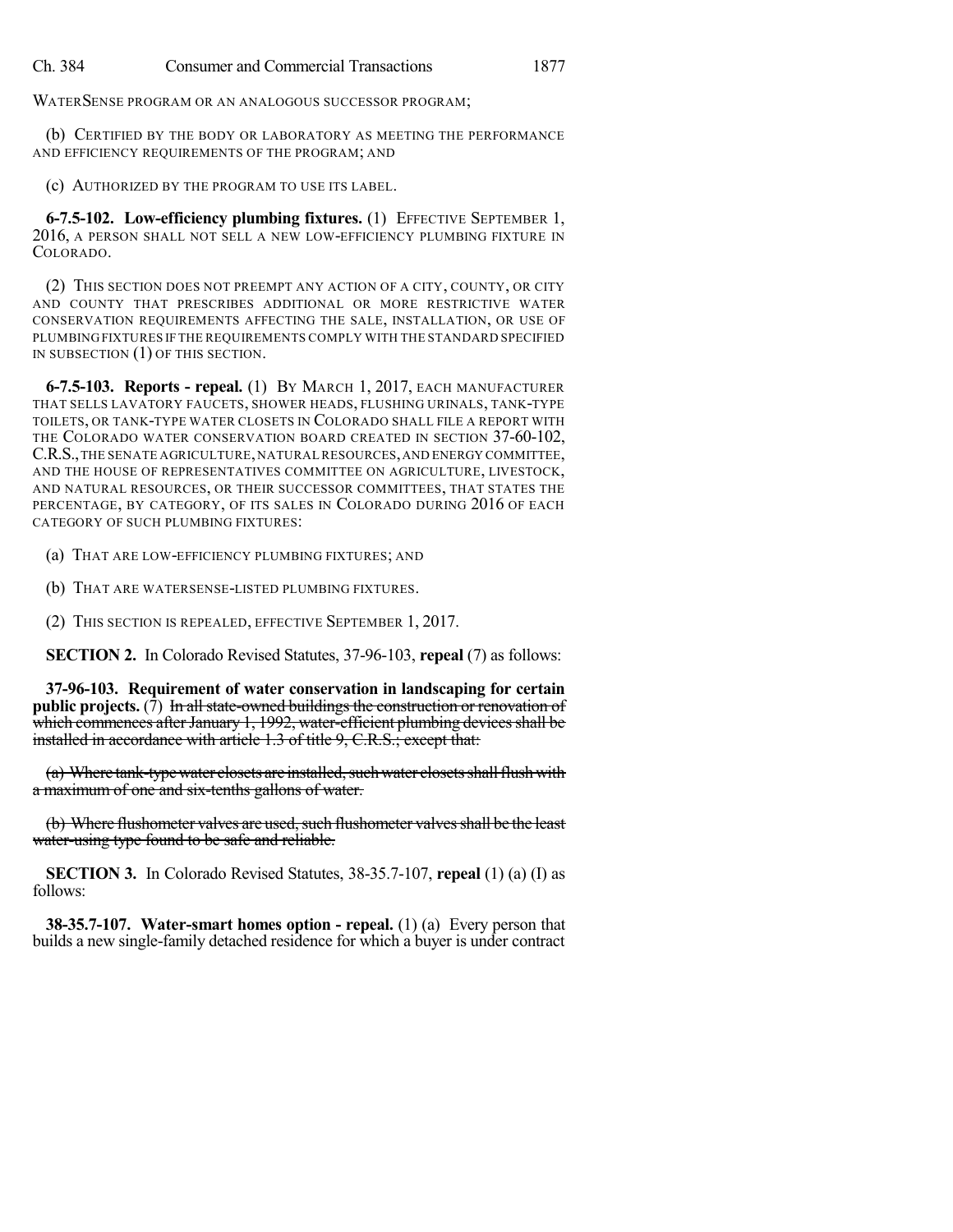shall offer the buyer the opportunity to select one or more of the following water-smart home options for the residence:

(I) Installation of water-efficient toilets, lavatory faucets, and showerheads that meet or exceed the following water-efficient standards: Toilets shall use no more than one and twenty-eight one-hundredths of a gallon per flush, lavatory faucets no more than one and one-half gallons per minute, and showerheads no more than two gallons per minute.

**SECTION 4.** In Colorado Revised Statutes, **amend** 37-60-127 as follows:

**37-60-127. Applicability of provisions requiring funding by political subdivisions of the state.** No provision of section 37-60-124, 37-60-125, 37-60-126, or 37-96-103 (4) to  $\left(7\right)$  which (6) THAT requires funding by any political subdivision of the state which THAT is a covered entity as defined in section 37-60-126 (1) (b) shall apply APPLIES to any such political subdivision if such THE entity submits the applicable provision and its requirements, including all costs to the inhabitants of the respective jurisdiction, to the qualified electors of any such political subdivision, and a majority of such THE qualified electors do not approve such THE applicable provision and its requirements.

**SECTION 5.** In Colorado Revised Statutes, **repeal** article 1.3 of title 9 as follows:

## **ARTICLE 1.3 Low-flow Plumbing Fixtures**

**9-1.3-101. Legislative declaration.** The general assembly finds and declares that conservation of potable water by the utilization of low-flow plumbing fittings and fixtures in newly constructed and renovated residential structures and facilities for human use within office, commercial, and industrial buildings is in the best interests of the people of the state of Colorado and that, to such end, the provisions of this article are hereby enacted.

**9-1.3-102. Controlstandards-definitions-permits.**(1) Except asspecifically provided under section 9-1.3-104, on and after January 1,  $1990$ , no construction or renovation of residential structures or of facilities for human use within office, commercial, or industrial buildings shall be commenced within the state of Colorado which does not comply with the provisions of this article. The provisions of this article shall not apply to any structures or facilities which are served by a septic system.

(2) For the purposes of this article:

(a) "Manufactured housing" means housing which is in part or entirely manufactured in a factory. This type of housing is built in single or multiple sections on a chassis which enables it to be transported to its occupancy site or is built in single or multiple sections for assembly at the site, and includes modular homes and panelized homes.

(b) "Renovation" includes any addition, replacement, or alteration to an existing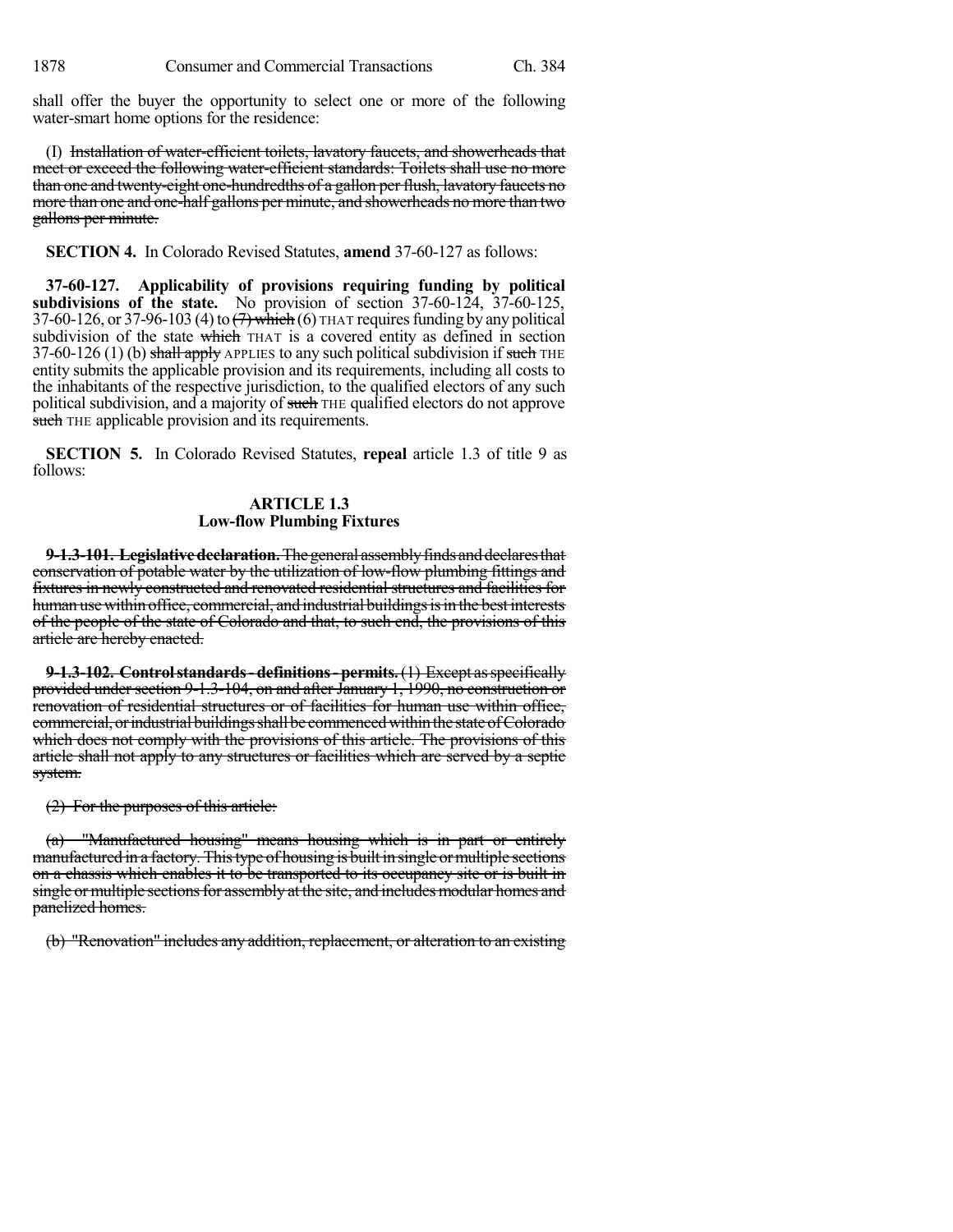residential structure or to a facility for human use within an office, commercial, or industrial building, where plumbing fixtures and fittings are installed as part of the renovation. Limited renovation may not be the basis for a comprehensive or broader change in plumbing fixtures.

(c) "Residential structures" includes, but is not limited to, one- and two-family residences, townhouses, condominiums, apartment buildings, hotels and motels, manufactured housing, and mobile homes defined as any wheeled vehicle, exceeding either eight feet in width or thirty-two feet in length, excluding towing gear and bumpers, without motive power, which is designed and commonly used for occupancy by persons for residential purposes, in either temporary or permanent locations, and which may be drawn over the public highways by a motor vehicle.

(3) No building permit shall be issued on and after January 1, 1990, for the construction or renovation of a residential structure or a facility for human use within an office, commercial, or industrial structure by the local governmental entity with building permit authority unless the fittings and fixtures installed during such construction or renovation conformto the specifications provided in subsection (4) of this section.

(4) The requisite fixtures and fittings for such construction and renovation shall be:

(a) Except in the case of flushometer valves, tank-type water closets which flush with a maximum of three and one-half gallons of water;

(b) Shower heads for bathing which have a maximum flow capacity of three gallons per minute at eighty pounds per square inch; and

(c) Lavatory faucets and sink faucets which have a maximum flow capacity of two and one-half gallons per minute at eighty pounds per square inch.

**9-1.3-103. Certification of compliance.** For facilities for human use within office, commercial, and industrial structures, the plumbing contractor or party responsible for the installation of said water flow control fixtures and fittings shall certify to the inspecting governmental entity that the fixtures and fittings conform with the volume and ratio of water flow to gallons per minute stipulated by section 9-1.3-102 (4). In lieu of such certification, the results of tests performed by an approved independent testing laboratory or the manufacturer, using established principles of mechanics, shall be acceptable.

**9-1.3-104. Waiver of requirements.** The chief building official of the administrative authority shall waive compliance with the requirements of this article upon satisfactory demonstration by a petitioner orthe local administrative authority upon its own motion that the water conservation requirements specified in this article are detrimental to the public health or safety. Such waiver shall also be granted if the administrative authority determines that the requisite fixtures and fittings would cause a sewer hydraulie gradient insufficient to handle reduced water flows.

**9-1.3-105. State-funded construction - best available water-conserving**